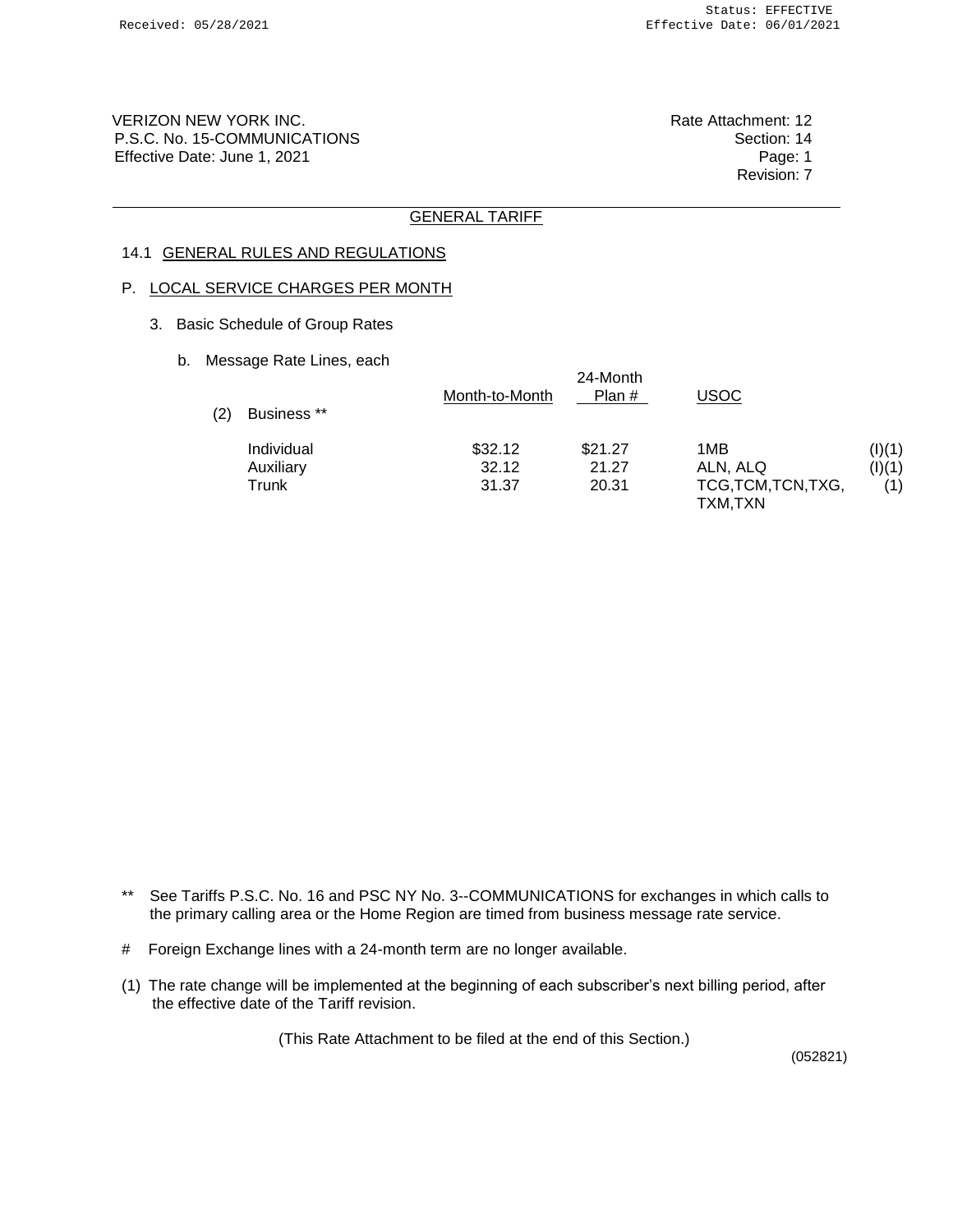VERIZON NEW YORK INC. The Contract of the Contract of the Rate Attachment: 12 P.S.C. No. 15-COMMUNICATIONS<br>Effective Date: May 1, 2014 Channel Section: 14 Effective Date: May 1, 2014

Revision: 0

## GENERAL TARIFF

# 14.1 GENERAL RULES AND REGULATIONS

#### DD. SCHOOLS AND LIBRARIES DISCOUNT PROGRAM

## **Schools and Libraries Discount Matrix**

| <b>How Disadvantaged</b><br>(% of students eligible for<br>national school lunch program) | Urban<br><b>Discount</b> | % Discount Level<br>Rural<br><b>Discount</b> |
|-------------------------------------------------------------------------------------------|--------------------------|----------------------------------------------|
| 1>                                                                                        | 20                       | 25                                           |
| $1 - 19$                                                                                  | 40                       | 50                                           |
| $20 - 34$                                                                                 | 50                       | 60                                           |
| $35 - 49$                                                                                 | 60                       | 70                                           |
| $50 - 74$                                                                                 | 80                       | 80                                           |
| $75 - 100$                                                                                | 90                       | 90                                           |

(This Rate Attachment to be filed at the end of this Section.)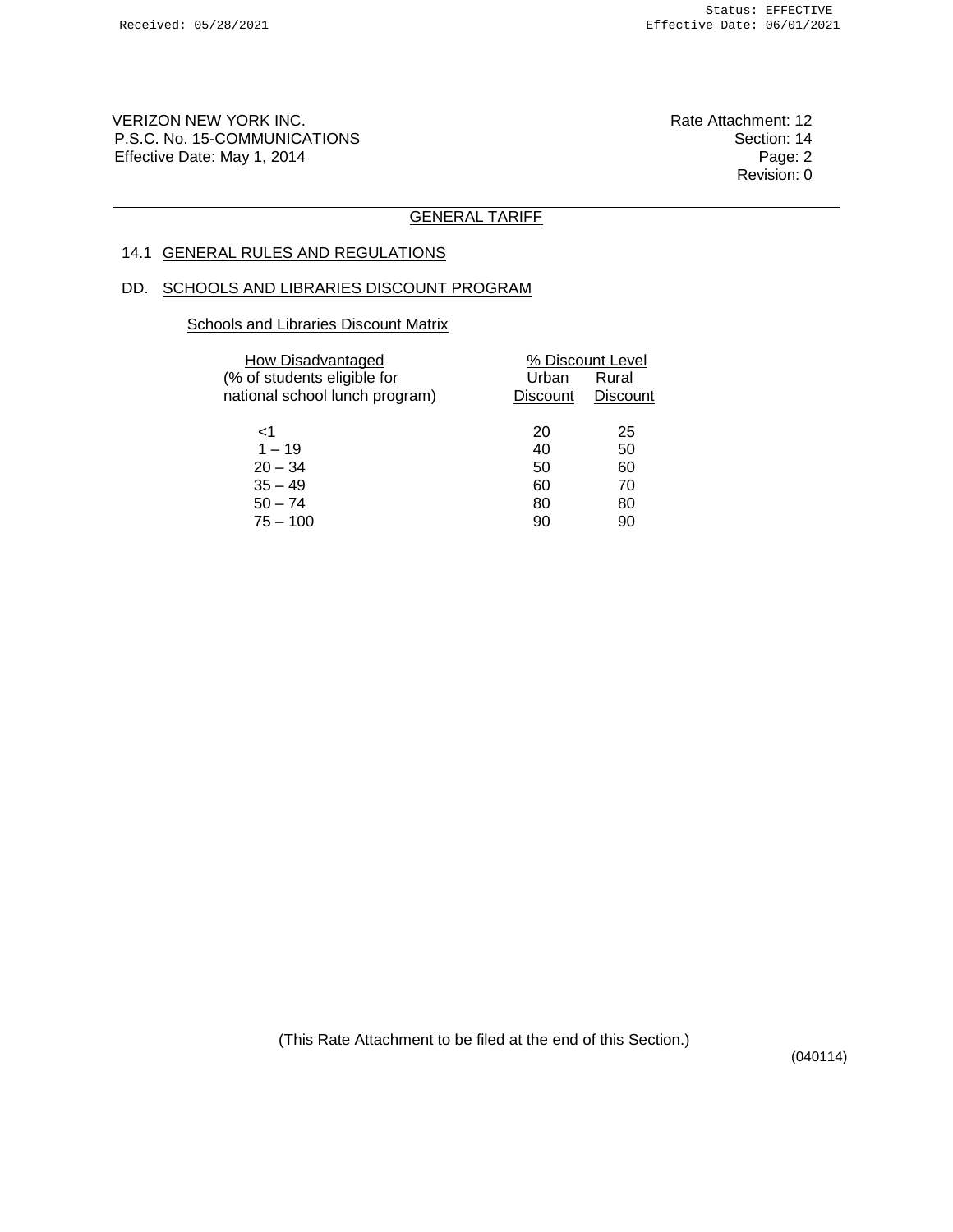VERIZON NEW YORK INC. The Contract of the Contract of the Rate Attachment: 12 P.S.C. No. 15-COMMUNICATIONS<br>Effective Date: June 15, 2018 Effective Date: June 15, 2018

Revision: 1

### GENERAL TARIFF

## 14.2 EXCHANGE SERVICES

#### G. BUSINESS DIRECT BILL CREDIT

| Average<br><b>Billed</b><br>Revenue | Maximum<br>One-Time<br>Credit | <b>Maximum Monthly</b><br>Credit |
|-------------------------------------|-------------------------------|----------------------------------|
| \$40                                | \$50                          | \$5                              |
| \$100                               | \$75                          | \$15                             |
| \$200                               | \$100                         | \$25                             |
| \$300                               | \$125                         | \$35                             |
| \$400                               | \$125                         | \$50                             |
| \$800                               | \$125                         | \$80                             |

#### H. VERIZON DISCONNECT BILL CREDIT

One-Time Credit \$50.00

(This Rate Attachment to be filed at the end of this Section.)

(051518)

(C)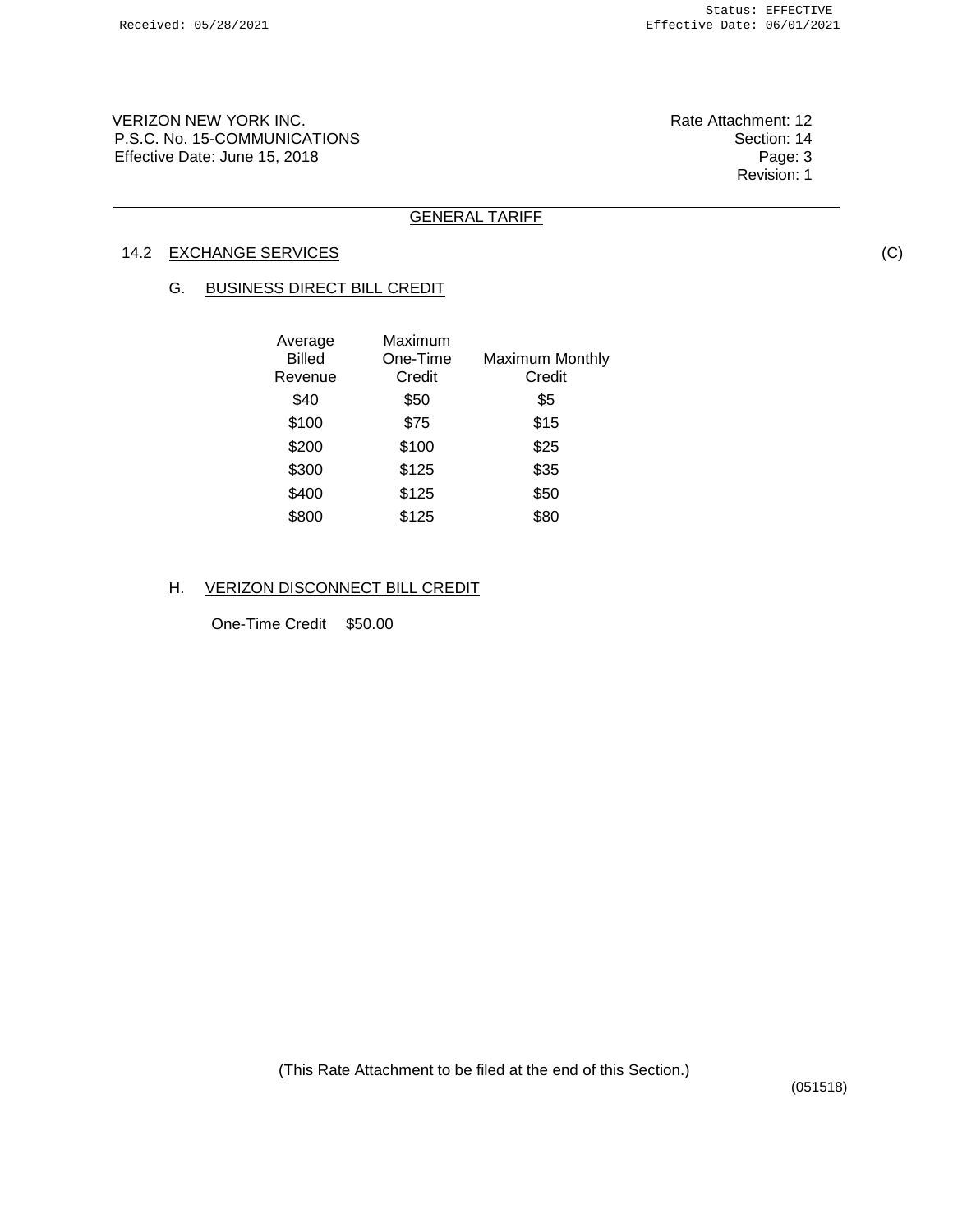VERIZON NEW YORK INC. **Rate Attachment: 12** P.S.C. No. 15-COMMUNICATIONS **Section: 14** Effective Date: November 7, 2018 **Page: 4** Page: 4

Revision: 2

Charges USOC

#### GENERAL TARIFF

### 14.5 LISTINGS

#### B. DIRECTORY ASSISTANCE SERVICE

| Residence Services, up to two (2) requests per call | $$2.99*$ | (I)(1) |
|-----------------------------------------------------|----------|--------|

### D. DIRECTORY ASSISTANCE VOLUME DISCOUNT PLAN

#### Percentage Discounts

#### Directory Assistance (local DA) and National Directory Assistance

| and national Directory Assistance<br>Monthly Charges** | 18 Months | 24 Months | 36 Months  |
|--------------------------------------------------------|-----------|-----------|------------|
|                                                        |           |           |            |
| \$999<br>\$0<br>First<br>$\sim$                        | 10%       | 14%       | 18%        |
| Next \$ 1,000 - \$1,999                                | 10%       | 14%       | 18%        |
| Next \$ 2,000 - \$2,999                                | 12%       | 16%       | <b>20%</b> |
| Next \$ 3,000 - \$3,999                                | 12%       | 16%       | <b>20%</b> |
| Next \$4,000<br>$-$ \$4,999                            | 12%       | 16%       | <b>20%</b> |
| Next \$ 5,000<br>$-$ \$5,999                           | 15%       | 19%       | 23%        |
| Next \$ 6,000 - \$6,999                                | 15%       | 19%       | 23%        |
| Next \$7,000<br>$-$ \$7,999                            | 15%       | 19%       | 23%        |
| Next \$ 8,000 - \$8,999                                | 15%       | 19%       | 23%        |
| Next \$ 9,000<br>- \$9,999                             | 15%       | 19%       | 23%        |
| Next \$10,000 and Over                                 | 18%       | 22%       | 26%        |
|                                                        |           |           |            |

Eligibility Level \$1,000 / per Month

#### E. NATIONAL DIRECTORY ASSISTANCE SERVICE

| NDA Charge - per call | \$2.99 |
|-----------------------|--------|
|                       |        |

 $(I)(1)$ 

(N)

\* Charge includes Directory Assistance Call Completion.<br>\*\* Calculated pursuant to Section 9, Paragraphs B, and F

Calculated pursuant to Section 9, Paragraphs B. and E. of this Section.

(1) Rate implemented November 1, 2018.

(This Rate Attachment to be filed at the end of this Section.)

(110618)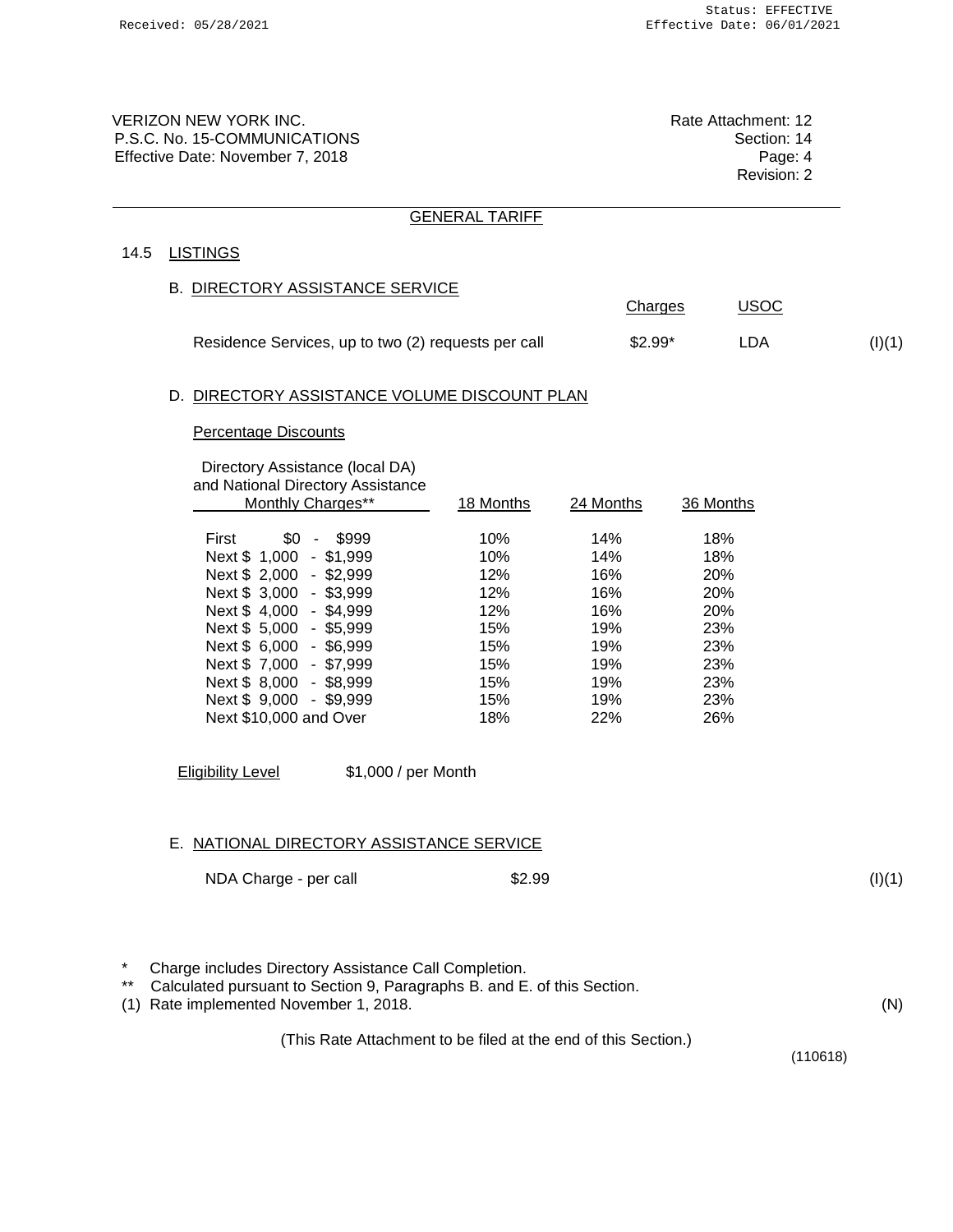VERIZON NEW YORK INC. The Contract of the Contract of the Rate Attachment: 12 P.S.C. No. 15-COMMUNICATIONS<br>Effective Date: May 1, 2014 Channel Section: 14 Effective Date: May 1, 2014

Revision: 0

### GENERAL TARIFF

#### 14.6 LEASED CHANNELS

#### C. OPTICAL TRANSPORT INTERCONNECTION SERVICE (OTIS) II

|                          |            |               | YEARLY OCCUPANCY FEES* |          |             |         |                 |
|--------------------------|------------|---------------|------------------------|----------|-------------|---------|-----------------|
|                          |            |               | Transmitter/           |          |             |         |                 |
| Tel. Co.                 | Partition  | Roof          | Receiver               |          |             |         | <b>Optional</b> |
| C.O./                    | Space,     | Space,per     | Space,                 | Basic DC | Cable Space |         | Emerg.AC        |
| <b>Wire Ctrs</b>         | per sq. ft | <u>sq ft.</u> | per sq ft.             | Power#   | Fixed £     | Per ft. | Power**         |
| Bridge St.               | \$34.53    | \$34.53       | \$34.53                | \$37.56  | \$408.00    | \$1.12  | \$7.20          |
| Canton                   | 49.57      | 49.57         | 49.57                  | 102.96   | None        | 12.49   | 100.20          |
| Central Islip            | 53.82      | 53.82         | 53.82                  | 71.52    | 744.00      | 2.26    | 36.00           |
| Corona                   | 72.77      | 72.77         | 72.77                  | 22.22    | 649.66      | 1.42    | 21.91           |
| Farmingdale              | 29.88      | 29.88         | 29.88                  | 36.60    | 240.00      | 1.88    | 9.00            |
| Garden city              | 36.69      | 36.69         | 36.69                  | 41.04    | 636.00      | 1.34    | 19.20           |
| Hicksville               | 26.54      | 26.54         | 26.54                  | 45.72    | 912.00      | 8.65    | 15.12           |
| Jamaica                  | 32.81      | 32.81         | 32.81                  | 44.28    | 576.00      | 4.09    | 14.40           |
| <b>JFK Airport</b>       | 53.11      | 53.11         | 53.11                  | 31.68    | 300.00      | 0.89    | 10.68           |
| Mineola                  | 31.23      | 31.23         | 31.23                  | 7.01     | 546.42      | 2.70    | 46.10           |
| Potsdam                  | 47.22      | 47.22         | 47.22                  | 20.88    | 1416.00     | 4.72    | 12.00           |
| Suffern                  | 32.17      | 32.17         | 32.17                  | 11.16    | 386.79      | 3.65    | 55.20           |
| Watertown                | 19.27      | 19.27         | 19.27                  | 41.0     | 444.00      | 4.22    | 9.48            |
| <b>White Plains</b>      | 45.35      | 45.35         | 45.35                  | 44.76    | 636.00      | 1.68    | 18.36           |
| Williamsburg             | 43.75      | 43.75         | 43.75                  | 32.16    | 672.00      | 1.88    | 14.52           |
| 1095 A/A                 | 52.87      | 52.87         | 52.87                  | 34.68    | 768.00      | 4.38    | 18.36           |
| 50 Broad                 | 31.15      | 31.15         | 31.15                  | 13.84    | 267.24      | 2.80    | 42.48           |
| 104 Broad St.            | 63.22      | 63.22         | 63.22                  | 59.64    | 1082.00     | 10.20   | 21.96           |
| 65 Franklin St.          | 29.98      | 29.98         | 29.98                  | 26.16    | 876.00      | 3.77    | 8.04            |
| 465 Marble               | 39.56      | 39.56         | 39.56                  | 31.62    | 706.75      | 0.86    | 62.21           |
| 201 S. State St.         | 27.84      | 27.84         | 27.84                  | 25.44    | 792.00      | 3.01    | 27.12           |
| 158 State St.            | 29.61      | 29.61         | 29.61                  | 25.20    | 516.00      | 2.17    | 4.44            |
| 204 2 <sup>nd</sup> Ave. | 44.37      | 44.37         | 44.37                  | 33.72    | 552.00      | 3.17    | 18.00           |
| 227 E.30th St.           | 34.64      | 34.64         | 34.64                  | 43.68    | 648.00      | 3.01    | 7.44            |
| East 38th St.            | 53.33      | 53.33         | 53.33                  | 35.40    | 459.00      | 10.20   | 22.80           |
| 228 E.56th St.           | 44.56      | 44.56         | 44.56                  | 41.28    | 408.00      | 4.44    | 7.20            |
| 140 West St.             | 37.36      | 37.36         | 37.36                  | 37.92    | 389.00      | 10.20   | 8.40            |
| 210 W.18th St.           | 32.91      | 32.91         | 32.91                  | 30.24    | 696.00      | 5.10    | 4.80            |
| 230 W.36th St.           | 37.98      | 37.98         | 37.98                  | 45.84    | 720.00      | 4.15    | 17.40           |
| 435 W.50th St.           | 47.91      | 47.91         | 47.91                  | 38.76    | 576.00      | 2.96    | 6.72            |
| 125 W.73rd St.           | 38.52      | 38.52         | 38.52                  | 42.48    | 936.00      | 4.56    | 16.20           |

\*, #, £, \*\* - For explanation of footnotes, see following page.

(This Rate Attachment to be filed at the end of this Section.)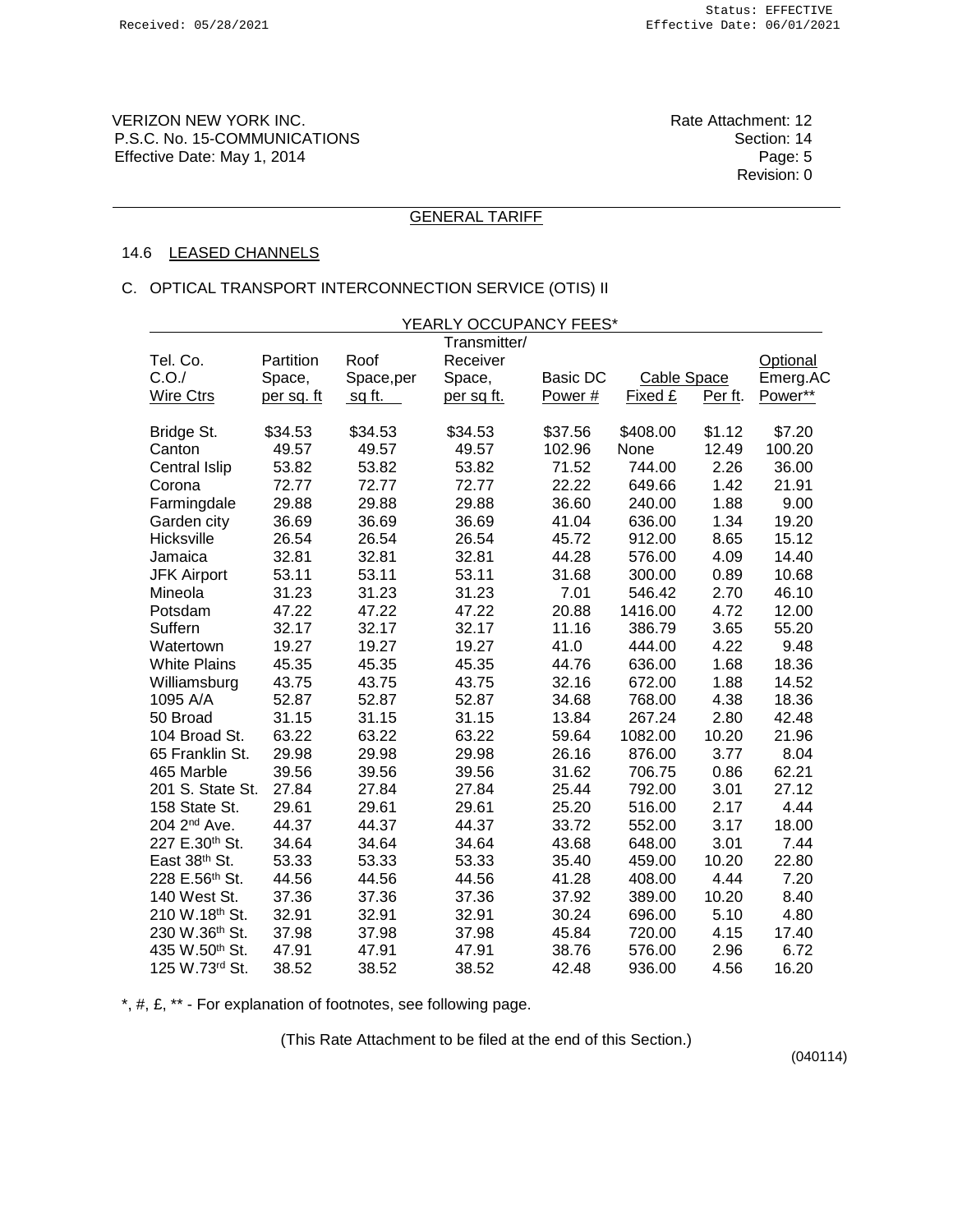VERIZON NEW YORK INC. **Rate Attachment: 12** P.S.C. No. 15-COMMUNICATIONS Section: 14 Effective Date: May 1, 2014 **Page: 6** Page: 6

Revision: 0

#### GENERAL TARIFF

### 14.6 LEASED CHANNELS (Cont'd) C. OPTICAL TRANSPORT INTERCONNECTION SERVICE (OTIS) II (Cont'd)

### YEARLY OCCUPANCY FEES\*

### CONDUIT RATES

| Interconnector cables, placed between the<br>Company's cable vault entrance manhole<br>(manhole "0") and vault, with an outside<br>diameter of 1.1 inches or greater, or where<br>the Interconnector has placed two or more<br>cables within a single duct, regardless of<br>size. Per duct foot.                                                                                                    | \$16.80 |
|------------------------------------------------------------------------------------------------------------------------------------------------------------------------------------------------------------------------------------------------------------------------------------------------------------------------------------------------------------------------------------------------------|---------|
| Interconnector cables, placed between the<br>Company's cable vault entrance manhole<br>(manhole "0") and vault, where the<br>Interconnector has only one cable in a<br>Duct and that cable is equal to or less than<br>1.1 inch in outside diameter. The Company<br>reserves the right to use or to license to<br>others the remainder of the usable cable<br>space within that duct. Per duct foot. | 10.20   |

- \* These fees are exclusive of New York State and New York City Gross Receipts Taxes. Those taxes will be applied.
- # (1) OTIS II: Per square foot of partition space (with battery back up).
	- (2) MTIS: Per square foot of partition space and transmitter/ receiver space, where interconnector has requested basic DC power for both.
- $£$  A MTIS interconnector will not be assessed a fixed cable space charge unless the interconnector's cables and/ or waveguide passes through the central office cable vault.
- \*\* (1) OTIS II: Per square foot of partition space.
	- (2) MTIS: Per square foot of partition space and transmitter/receiver space, where interconnector has requested emergency AC power for both.
- D. MICROWAVE TRANSPORT INTERCONNECTION SERVICE (MTIS) OCCUPANY FEES

See Optical Transport Interconnection Service (OTIS II), Paragraph 14.6.C. preceding.

(This Rate Attachment to be filed at the end of this Section.)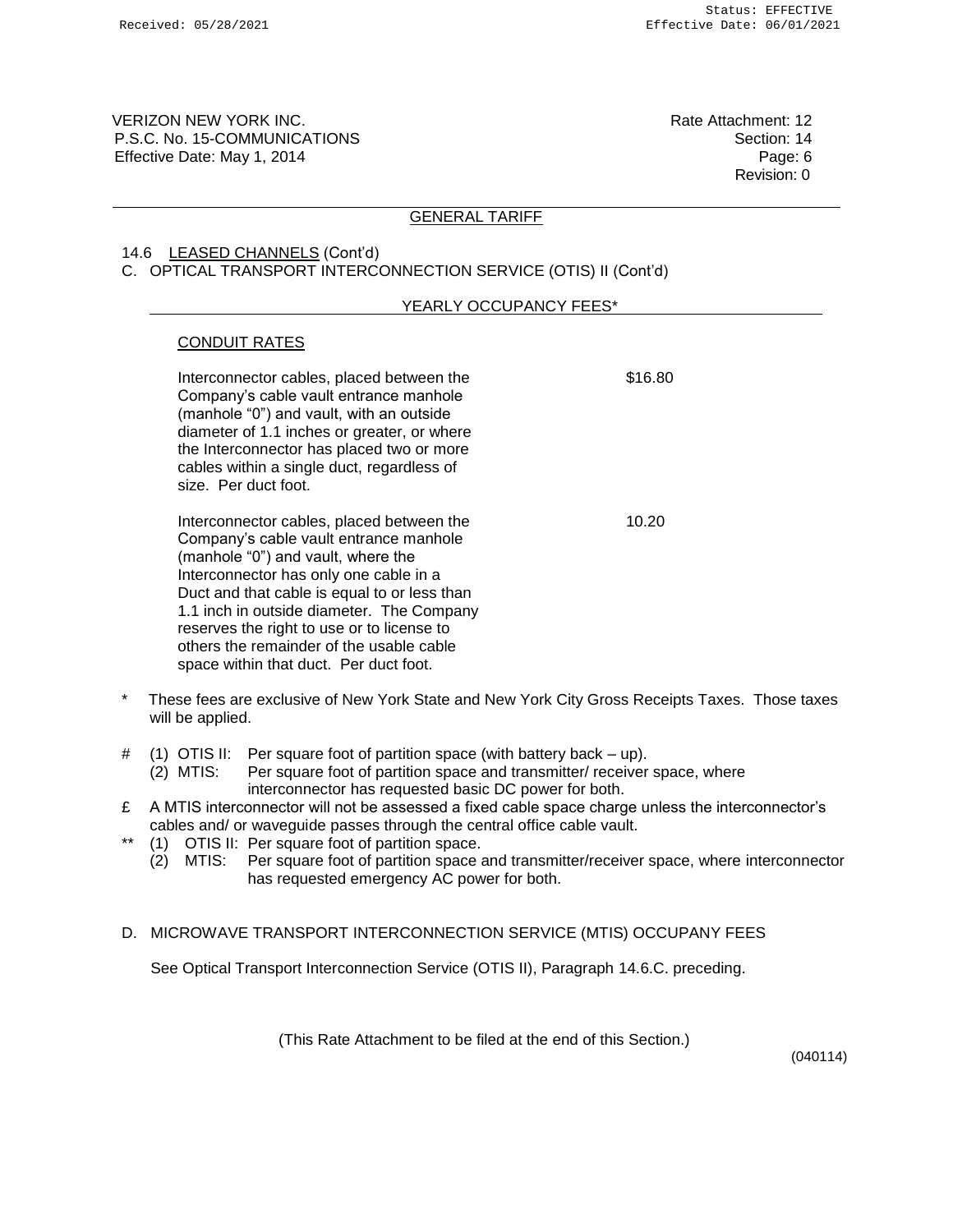VERIZON NEW YORK INC. The Contract of the Contract of the Rate Attachment: 12 P.S.C. No. 15-COMMUNICATIONS<br>Effective Date: May 16, 2015 Effective Date: May 16, 2015

Revision: 1

### GENERAL TARIFF

# 14.7 CONNECTION, RESTORAL AND CONSTRUCTION CHARGES

### A. SERVICE CONNECTION CHARGES

|    |                                                                                                                                                                | <b>Business Rate</b>    |
|----|----------------------------------------------------------------------------------------------------------------------------------------------------------------|-------------------------|
|    | (1) Service Order Charge*<br>Record Order Charge                                                                                                               | $***$<br>\$38.00        |
|    | (2) Premises Visit Charge                                                                                                                                      | $***$                   |
|    | (3) Central Office Line or Port Charge                                                                                                                         |                         |
|    | <b>Business</b><br>1 to 99 Lines or Ports<br>Connected, each Line or Port<br>- Each Line or Port over<br>99 Lines or Ports, each<br>Line or Port Change Charge | $***$<br>38.00<br>27.50 |
| D. | <b>RESTORAL CHARGES</b>                                                                                                                                        |                         |
|    | <b>Business</b>                                                                                                                                                | \$86.90                 |

(I)

- \* Service Order Change may also be referred to as Service Charge in this Tariff.
- \*\* For rate currently in effect, see Section 14.7.A.3. in the Rates and Charges Section preceding.

(This Rate Attachment to be filed at the end of this Section.)

(051415)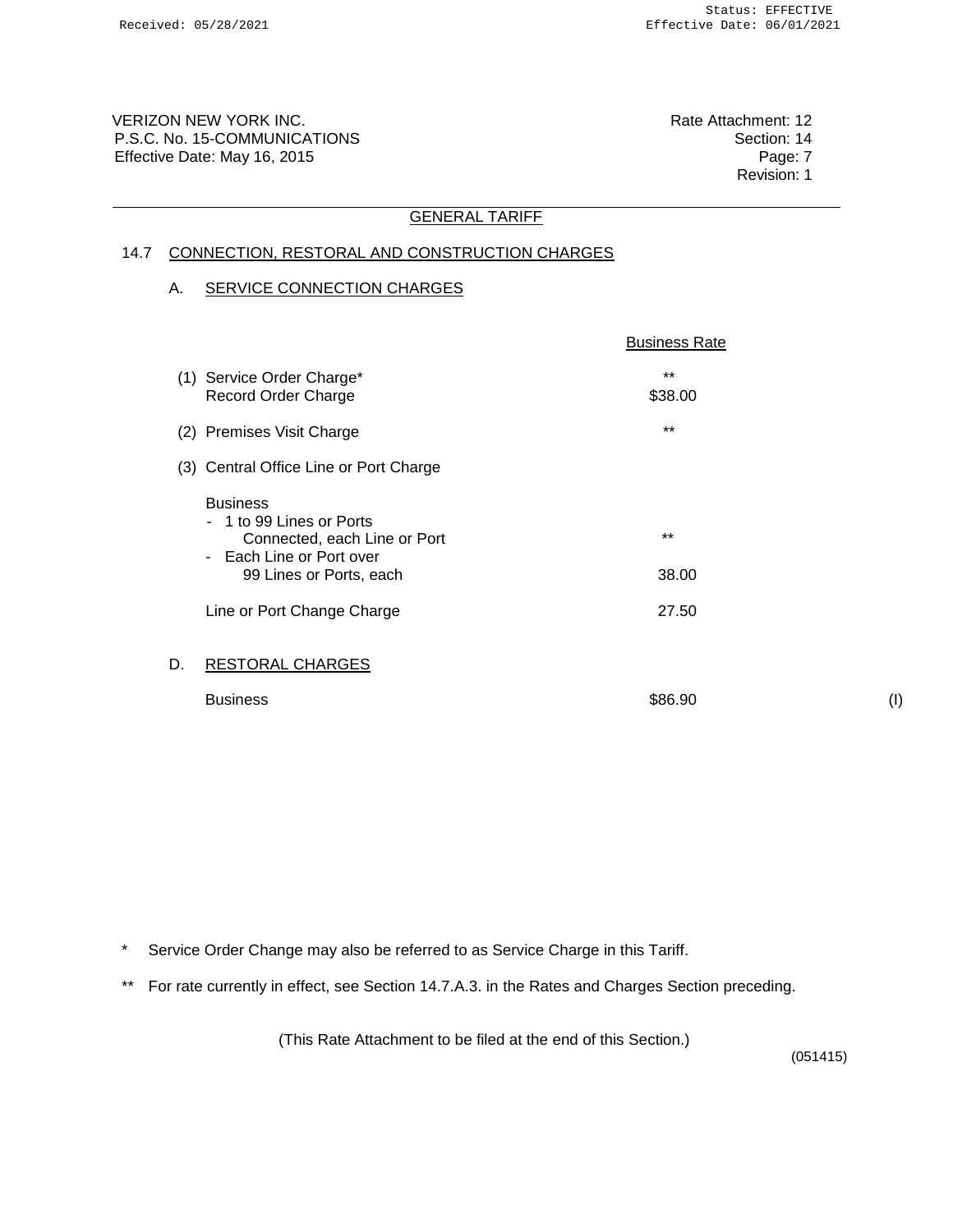VERIZON NEW YORK INC. The Contract of the Contract of the Rate Attachment: 12 P.S.C. No. 15-COMMUNICATIONS<br>Effective Date: May 1, 2014 Creation: 14 Effective Date: May 1, 2014

Revision: 0

# GENERAL TARIFF

## 14.8 MOVES AND CHANGES

C. REWIRES

Business Rate

- Each rewire \$27.50

## E. SUSPENSION OF RESIDENCE SERVICE

| Period of Suspension | Rates                                                                                               |        |
|----------------------|-----------------------------------------------------------------------------------------------------|--------|
| (1)                  | For the first five months or<br>fraction thereof, to suspend<br>and subsequently restore<br>service |        |
|                      | - Single-Line Service (one-time charge)                                                             | \$9.95 |
|                      | - Multi-Line Service (one-time charge)<br>plus                                                      | 3.78   |
|                      | - per line                                                                                          | 6.17   |
| (2)                  | Each additional month of<br>suspension (6 <sup>th</sup> through 9 <sup>th</sup> month),             |        |
|                      | per month                                                                                           | 2 34   |

(This Rate Attachment to be filed at the end of this Section.)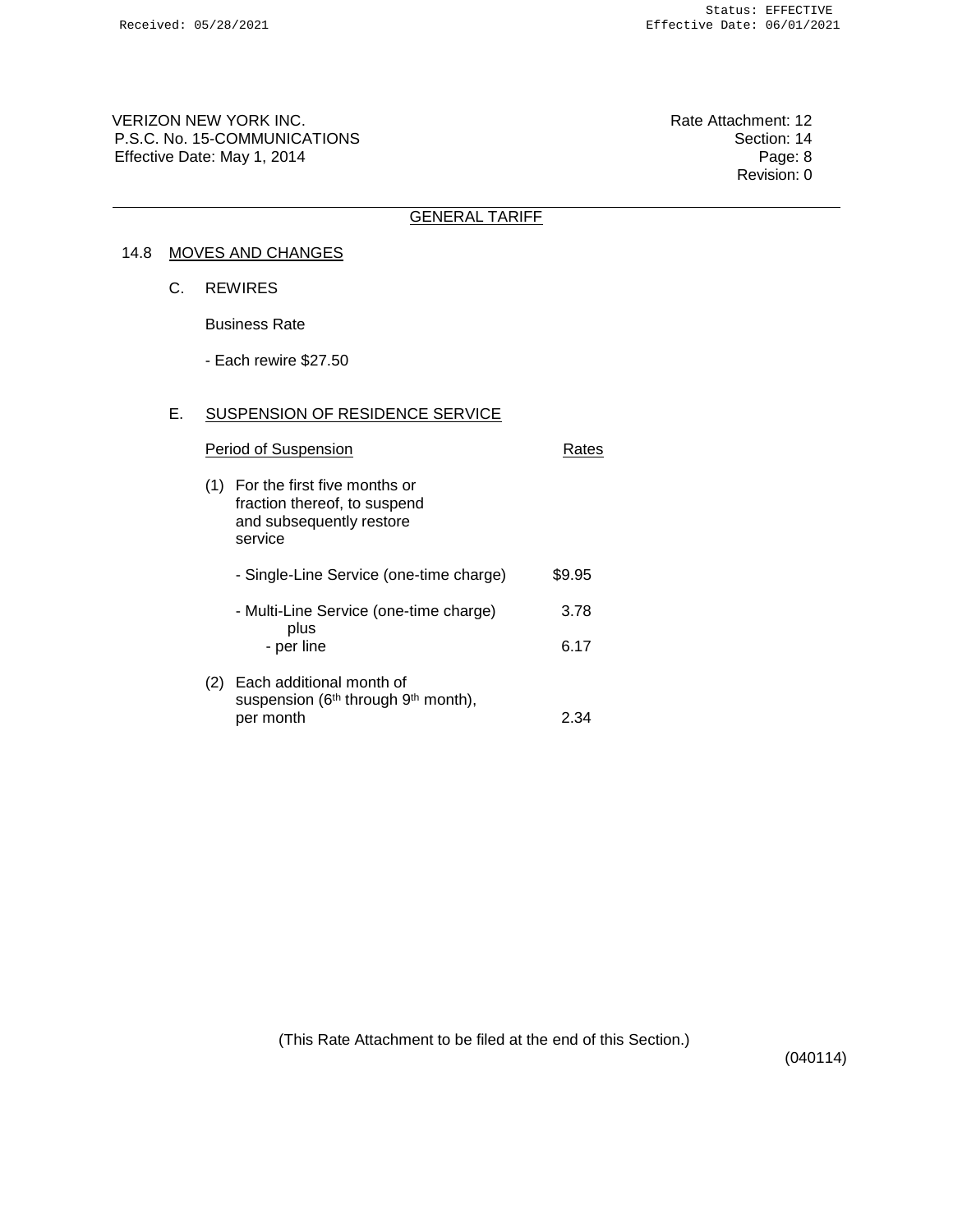VERIZON NEW YORK INC. The Contract of the Contract of the Contract of the Rate Attachment: 12 P.S.C. No. 15-COMMUNICATIONS **Section: 14** Effective Date: May 1, 2014 **Page: 9** Page: 9

Revision: 0

### GENERAL TARIFF

### 14.11 EMERGENCY TELEPHONE NUMBER SERVICE (911)

#### C. PRIVATE SWITCH/AUTOMATIC LOCATION IDENTIFICATION SERVICE

|                                                                             | Non-recurring | <b>USOC</b> |
|-----------------------------------------------------------------------------|---------------|-------------|
| PS/ALI Database: Set-up*<br>and access arrangement:                         | \$2500.00     | <b>PSO</b>  |
| PS/ALI 911 Network access trunk<br>installation (per trunk - minimum of 2): | 750.00        | TE7CX       |
|                                                                             | Recurring     | <b>USOC</b> |
| PS/ALI 911 Network access trunk<br>(per trunk - minimum of 2):              | \$39.00       | TE7CX       |

\* The "Set-up and access arrangement" non-recurring charge applies once, per customer PS/ALI Administration Site, throughout the State.

Appropriate Service Connection charges specified in Section 14.7 of this Tariff apply.

(This Rate Attachment to be filed at the end of this Section.)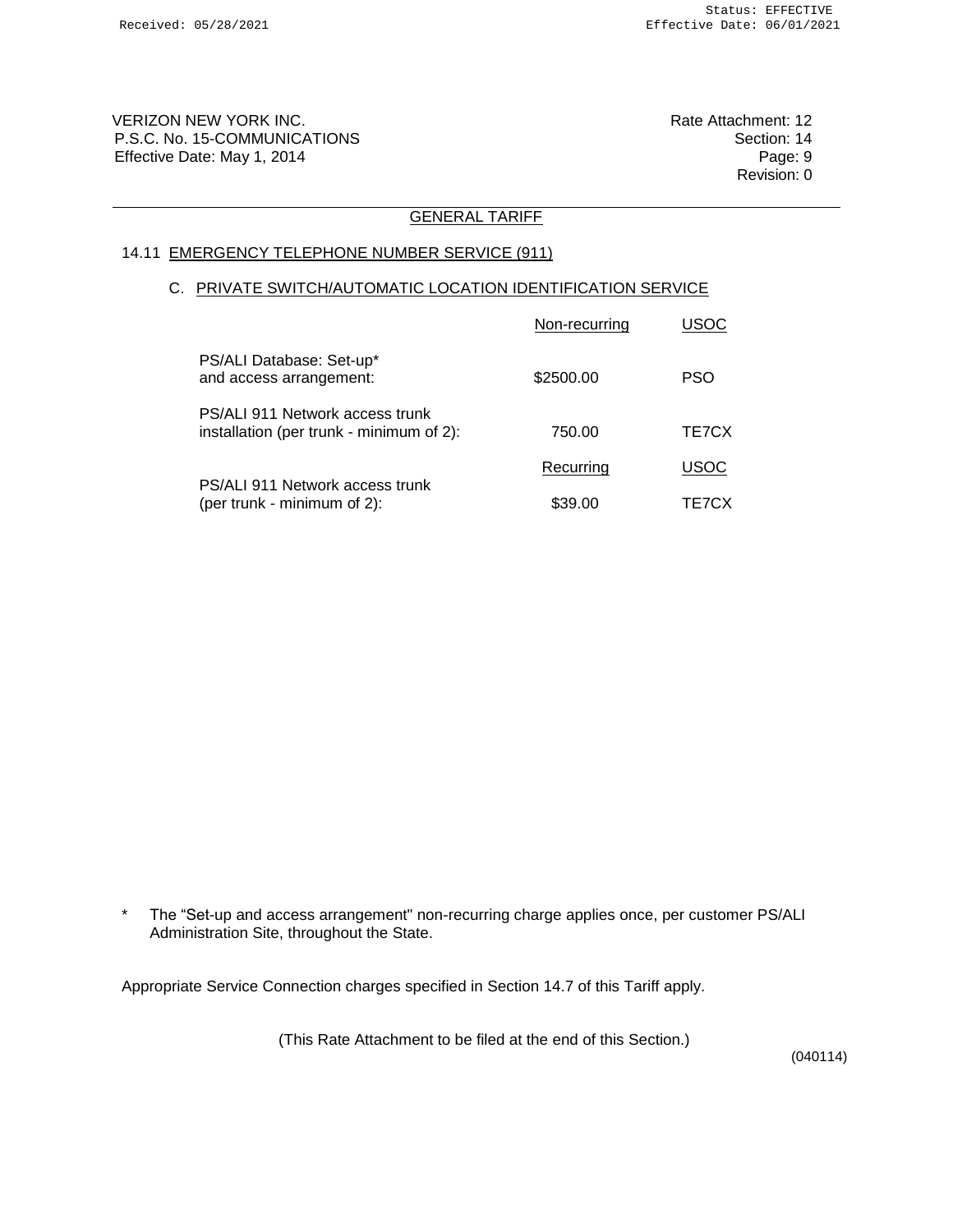VERIZON NEW YORK INC. The Contract of the Contract of the Contract of the Rate Attachment: 12 P.S.C. No. 15-COMMUNICATIONS **Section: 14** Effective Date: May 1, 2014 **Page: 10** Page: 10

Revision: 0

# GENERAL TARIFF

# 14.12 SWITCHED NETWORK ACCESS PORT SERVICE

### 1. Intellipath Digital Centrex Port Services

a. Intellipath Digital Centrex Port Service

|                                                                                | Monthly<br>Rates |
|--------------------------------------------------------------------------------|------------------|
| Intellipath Lines<br>Non-Restricted Lines<br>Exchange Access Charge            | \$1.61           |
| Intercommunication Charge<br>First 10 Lines, each<br>Lines 11 through 20, each | 12.60<br>12.50   |
| Lines 21 through 30, each<br>Lines 31 through 99, each                         | 12.40<br>12.30   |
| <b>Restricted Lines</b>                                                        |                  |
| First 10 Lines, each                                                           | 14.21            |
| Lines 11 through 20, each                                                      | 14.12<br>14.01   |
| Lines 21 through 30, each<br>Lines 31 through 99, each                         | 13.91            |

#### b. Intellipath II Digital Centrex Port Service for customers with 5-99 lines

Line Rates Applicable to Customers with 5-99 lines

| \$8.45<br>Up to 12 months<br>13 to 24 months<br>8.40<br>8.35<br>25 to 36 months | Monthly Rates, Per Line* |  |  |
|---------------------------------------------------------------------------------|--------------------------|--|--|
|                                                                                 |                          |  |  |
|                                                                                 |                          |  |  |
|                                                                                 |                          |  |  |
|                                                                                 |                          |  |  |
| 8.30<br>37 to 48 months                                                         |                          |  |  |
| 8.25<br>49 to 60 months                                                         |                          |  |  |
| 8.20<br>61 to 72 months                                                         |                          |  |  |
| 73 to 84 months<br>8.15                                                         |                          |  |  |
| 8.10<br>85 to 96 months                                                         |                          |  |  |
| 97 to 108 months<br>8.05                                                        |                          |  |  |
| 109 to 120 months<br>8.00                                                       |                          |  |  |

\* In addition, Exchange Access Charge of \$1.61 applies per line.

(This Rate Attachment to be filed at the end of this Section.)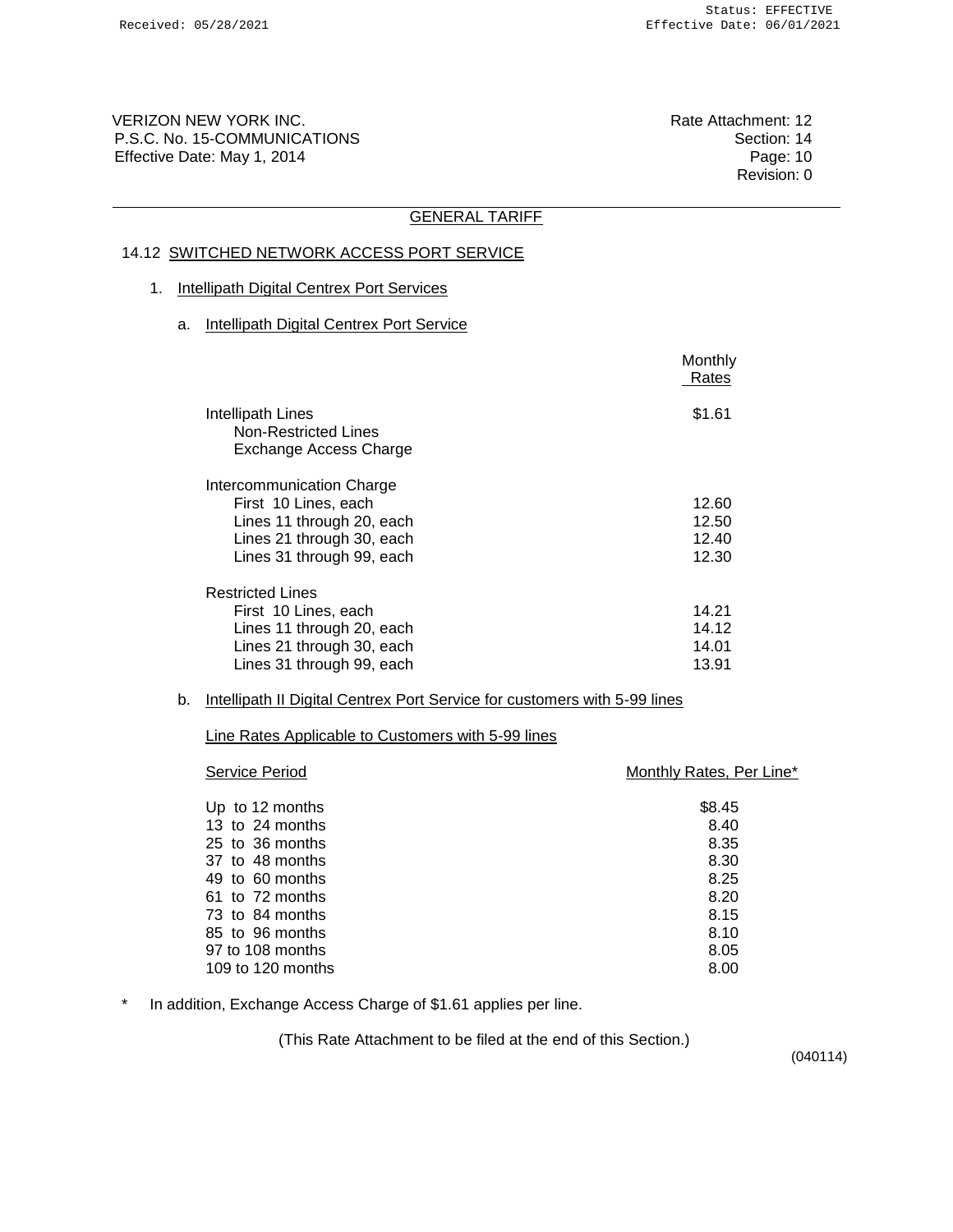VERIZON NEW YORK INC. **Rate Attachment: 12** P.S.C. No. 15-COMMUNICATIONS Section: 14 Effective Date: May 1, 2014 **Page: 11** Page: 11

Revision: 0

### GENERAL TARIFF

#### 14.12 SWITCHED NETWORK ACCESS PORT SERVICE

3. Flexpath Digital Port Group Service (Effective November 3, 2012, Flexpath Digital PBX Port Group Service is no longer available to new business customers. Existing customers may retain the service; however, moves, additions and/or any other changes are not permitted.)

- a. Month-To-Month Group of 24 Ports \$586.00
- 4. SWITCHWAY Port Service

|                                          | Monthly<br>Rate | Non-Recurring<br>Charge |
|------------------------------------------|-----------------|-------------------------|
| System Establishment Charge              |                 | \$194.76                |
| System Establishment Charge - Additional |                 | 114.63                  |
| Service Arrangement - Low Speed          | \$41.00         |                         |
| Service Arrangement - High Speed         | 41.00           |                         |

### 5. Digital Automatic Call Distribution II Port Service

|                             | Month-to-Month |           |       | Service Period<br><b>Monthly Rates</b> |       |
|-----------------------------|----------------|-----------|-------|----------------------------------------|-------|
|                             | Rates          | $12 - 24$ | 25-36 | 37-48                                  | 49-60 |
| <b>Agent Basic Feature</b>  |                |           |       |                                        |       |
| Package,                    |                |           |       |                                        |       |
| Per Position                | \$21.50        | \$19.00   |       | \$18.50 \$18.00 \$17.50                |       |
| <b>Supervisor Basic</b>     |                |           |       |                                        |       |
| Feature Package,            |                |           |       |                                        |       |
| Per Position                | 18.00          | 16.50     | 16.00 | 15.50                                  | 15.00 |
| <b>Agent and Supervisor</b> |                |           |       |                                        |       |
| Basic Feature Package,      |                |           |       |                                        |       |
| Per Position                | 22.00          | 19.50     | 19.00 | 18.50                                  | 18.00 |
| <b>Agent and Supervisor</b> |                |           |       |                                        |       |
| Non-electronic Feature      |                |           |       |                                        |       |
| Package,                    |                |           |       |                                        |       |
| Per Position                | 14.50          | 12.50     | 12.00 | 11.50                                  | .00   |
|                             |                |           |       |                                        |       |

(This Rate Attachment to be filed at the end of this Section.)